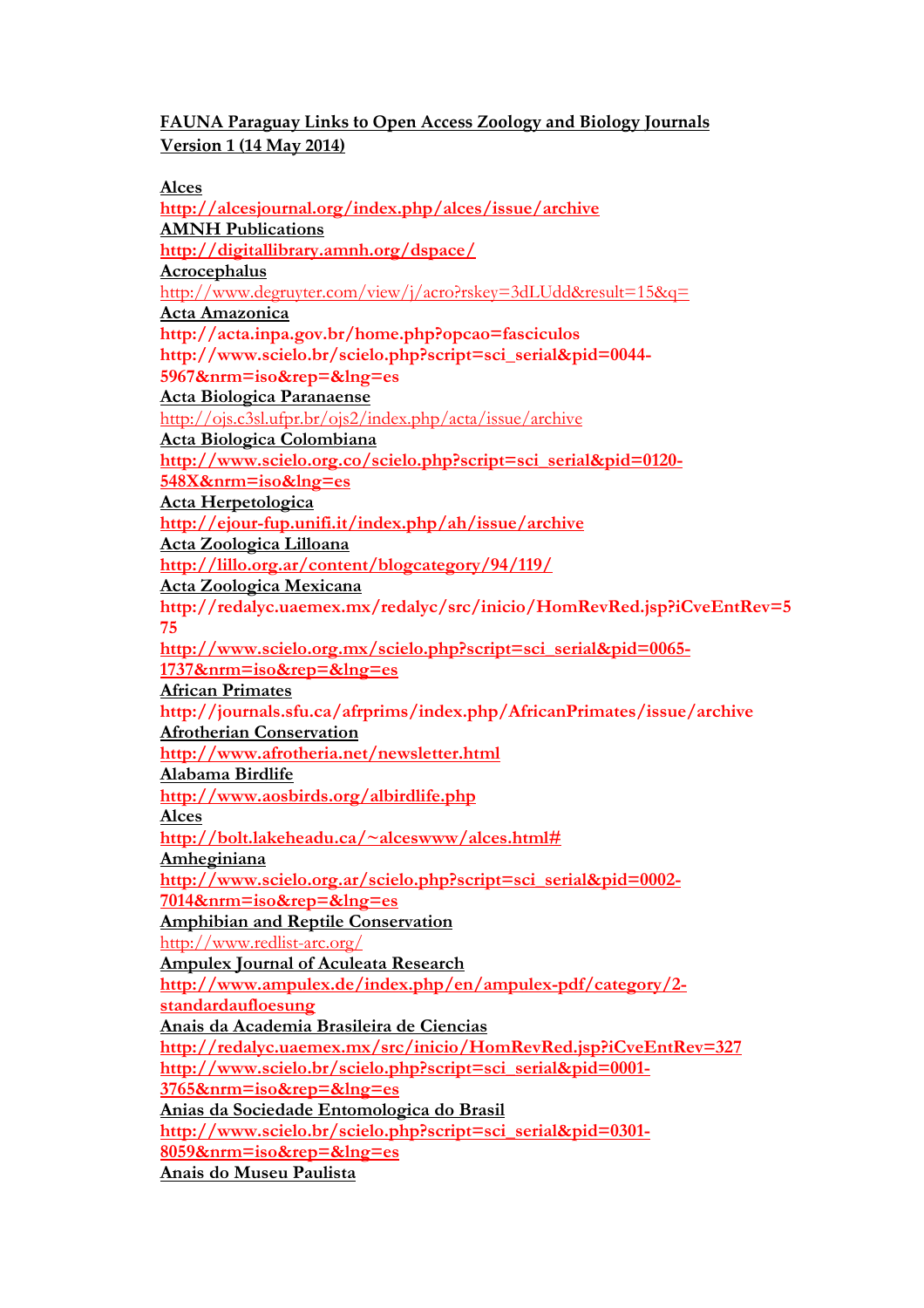http://redalyc.uaemex.mx/principal/BusquedaRevistaPorTitulo.jsp Anales del Instituto de Biologia Serie Zoologia http://redalyc.uaemex.mx/src/inicio/HomRevRed.jsp?iCveEntRev=458 Animal Migration http://www.degruyter.com/view/j/ami?rskey=rYflNu&result=3&q= Annals of the South African Museum http://www.biodiversitylibrary.org/bibliography/6928 Anuari Ornitologic de les Balears http://www.gobmallorca.com/ornit/anuari/index.htm Apidologie http://www.apidologie.org/index.php?option=com\_issues&task=all&Itemid= 39&lang=en APRONA http://www.acen.org.ar/APRONA.html Aquaculture Environment Interactions http://www.int-res.com/journals/aei/aei-home/ Aquila http://www.biodiversitylibrary.org/bibliography/8350 Archivos de Medicina Veterinaria http://redalyc.uaemex.mx/src/inicio/HomRevRed.jsp?iCveEntRev=1730 Archivos de Zootecnia http://redalyc.uaemex.mx/src/inicio/HomRevRed.jsp?iCveEntRev=495 http://scielo.isciii.es/scielo.php?script=sci\_serial&pid=0004-0592&nrm=iso&rep=&lng=es Arctic Institute of North America http://arctic.synergiesprairies.ca/arctic/index.php/arctic/issue/archive Ardea http://nou.natuurinfo.nl/website/ardea/listissue.htm Ardeola http://www.ardeola.org/pubs Arizona and Nevada Academy of Science Proceedings https://aznvas.org/jprocd.html Arquivo Brasileiro de Medicina Veterinaria e Zootecnia http://www.scielo.br/scielo.php?script=sci\_serial&pid=0102- 0935&nrm=iso&rep=&lng=es Arquivos do Instituto Biologico Sao Paulo http://www.biologico.sp.gov.br/rev\_arq\_todos.php Arquivos do Museu Nacional Rio de Janeiro http://acd.ufrj.br/~museuhp/CP/cp-arquivos.html Arquivos de Zoologia Sao Paulo http://www.revistasusp.sibi.usp.br/scielo.php?script=sci\_issues&pid=0066- 7870&lng=pt&nrm=iso Asian Primates http://www.primate-sg.org/as.htm Asiatic Herpetological Research http://www.asiatic-herpetological.org/Archive.htm Atlantic Seabirds http://www.seabirdgroup.org.uk/?page=journalarchive Atualidades Ornitologicas http://www.ao.com.br/ Australasian Journal of Herpetology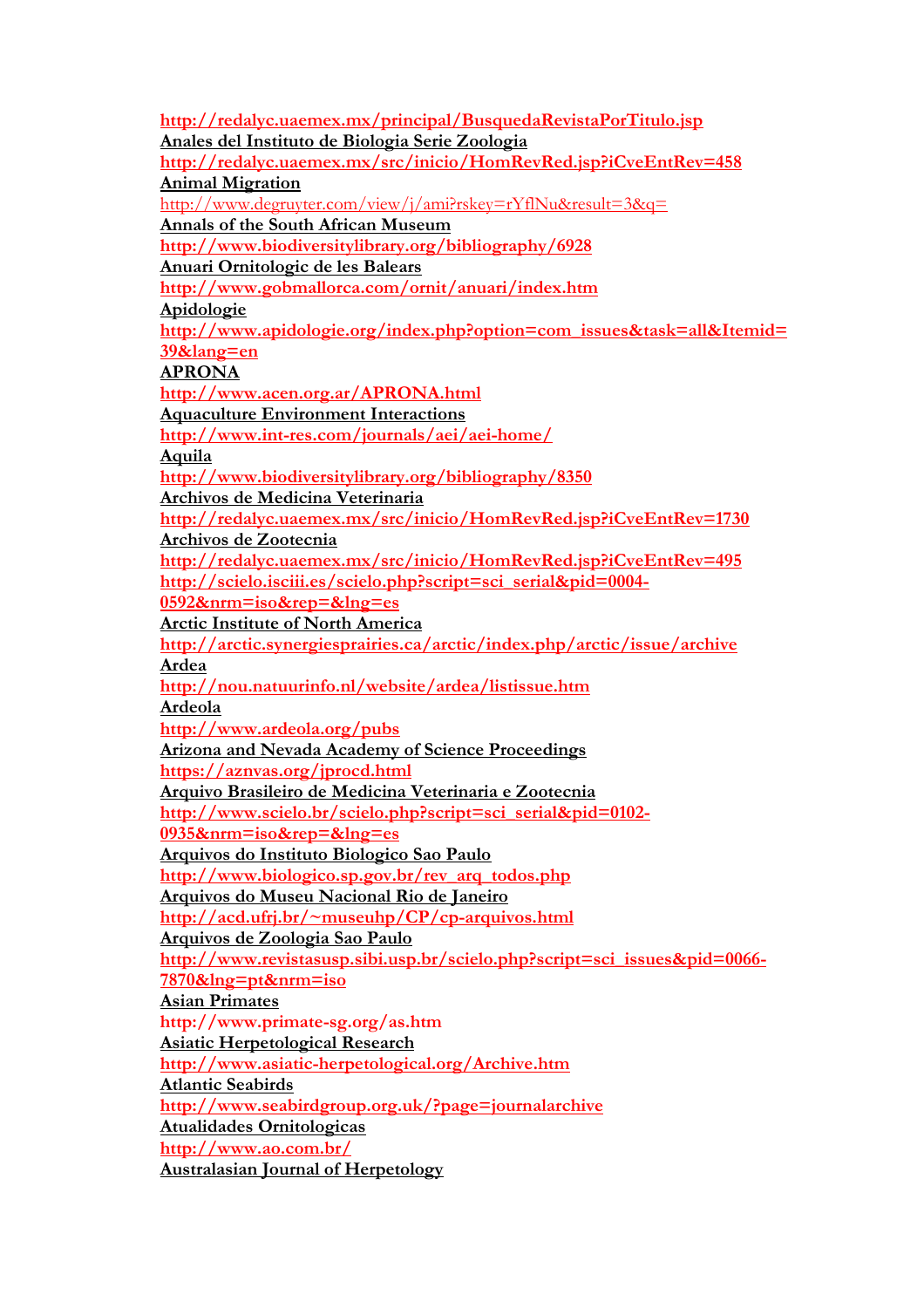http://www.smuggled.com/AJHIP1.htm Aves http://www.aves.be/index.php?option=com\_content&task=view&id=234&Ite  $mid=$ Avian Conservation and Ecology http://www.ace-eco.org/issues/ Avian Ecology and Behaviour http://www.zin.ru/journals/aeb/contents.asp Auk http://elibrary.unm.edu/sora/Auk/index.php Babbler http://www.birdlifezimbabwe.org/e\_publications\_1\_babbler.html Barbastella Boletin http://www.secemu.org/index.php?option=com\_content&view=article&id=73 &Itemid=84 Basic and Applied Herpetology http://www.herpetologica.es/publicaciones/basic-and-applied-herpetology Bellbird http://www.faunaparaguay.com/journal.html Biharean Biologist http://biozoojournals.3x.ro/bihbiol/cont.html Biocell (Mendoza) http://www.scielo.org.ar/scielo.php?script=sci\_serial&pid=0327- 9545&nrm=iso&rep=&lng=es http://www.cricyt.edu.ar/biocell/ Biociencias http://revistaseletronicas.pucrs.br/ojs/index.php/fabio Biodiversidad Neotropical http://editorial.utch.edu.co/ojs/index.php/Bioneotropical/issue/archive Biodiversidad Pampeana http://revistaseletronicas.pucrs.br/ojs/index.php/biodiversidadepampeana **Biodiversitas** http://www.conabio.gob.mx/otros/biodiversitas/doctos/numanterior.html Biodiversity Journal http://www.biodiversityjournal.com/contents.html Biodiversity Research and Conservation http://www.degruyter.com/view/j/biorc?rskey=3dLUdd&result=13&q= Biological Socety of Washington (Proceedings) http://www.biodiversitylibrary.org/bibliography/3622#/summary Biota Colombiana http://redalyc.uaemex.mx/src/inicio/HomRevRed.jsp?iCveEntRev=491 Biota Neotropica http://www.biotaneotropica.org.br http://www.scielo.br/scielo.php?script=sci\_serial&pid=1676- 0603&nrm=iso&rep=&lng=es BiosScriba http://www.bioscriba.org.ar/contenido.htm Bird Conservation Magazine http://www.abcbirds.org/newsandreports/birdconservation.html Bird Populations http://www.birdpop.org/birdpop.htm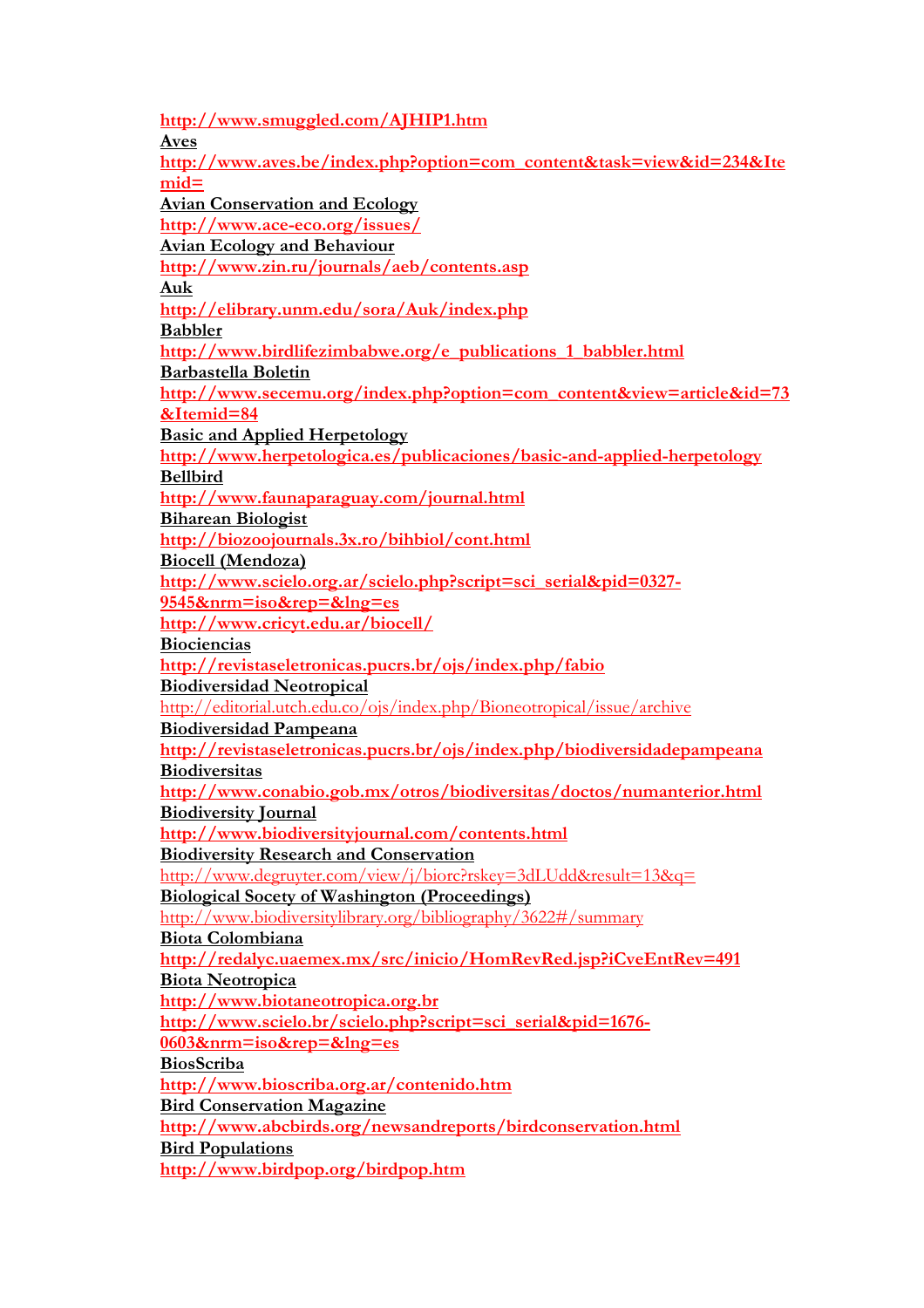**Bird Study** 

http://www.informaworld.com/smpp/title~content=t904369352~db=all Birdscapes http://library.fws.gov/Birdscapes/birdindex.htm Bishop Museum Occasional Papers http://hbs.bishopmuseum.org/pubs-online/bmop.html Bluebill http://kingstonfieldnaturalists.org/bluebill.html Boletim do Museu Nacional de Rio de Janeiro Serie Botanica http://acd.ufrj.br/~museuhp/CP/Bol-Bot/Bol-botanica.html Boletim do Museu Nacional de Rio de Janeiro Serie Zoologica http://acd.ufrj.br/~museuhp/CP/Bol-Zool/Bol-zoologia.html Boletin de la Asociacion Herpetologica Española http://www.herpetologica.es/publicaciones/boletin-de-la-asociacionherpetologica-espanola Boletin Chileno de Ornitologia http://www.unorch.cl/contenido.html Boletin Chileno de Parasitologia http://www.scielo.cl/scielo.php?script=sci\_serial&pid=0365-9402&nrm=iso&rep=&lng=es Boletin Cientifico Centro de Museos Caldas http://boletincientifico.ucaldas.edu.co/index.php?option=com\_content&task= blogsection&id=11&Itemid=32 Boletin Museo Nacional de Historia Natural del Paraguay http://www.faunaparaguay.com/boletin.html Boletin Sociedad Entomologica Argentina http://www.sea.org.ar/index.php/Boletin\_SEA Boletin Sociedad Herpetologica de Mexico http://www.sociedadherpetologicamexicana.org/publicaciones/boletin/anteriores/ Boletin Sociedad Zoologica del Uruguay http://www.serpentario.edu.uy/szu http://www.szu.org.uy/node/10 Boletin Tecnico Serie Zoologia http://www.espe.edu.ec/portal/files/E-RevSerZoologicaNo2/SerieZoologicaPrincipal.htm Brasil Florestal http://www.ibama.gov.br/ojs/index.php/braflor/issue/archive Brazilian Journal of Biology http://www.scielo.br/scielo.php?script=sci\_serial&pid=1519- 6984&nrm=iso&rep=&lng=es http://www.scielo.br/scielo.php?script=sci\_serial&pid=0034- 7108&nrm=iso&rep=&lng=es Brazilian Journal of Veterinary Research and Animal Science http://www.scielo.br/scielo.php?script=sci\_serial&pid=1413- 9596&nrm=iso&rep=&lng=es British Birds http://www.britishbirds.co.uk/search?sp=110&scope=articles&type=2&r=3837 # Bulletin of the Allyn Museum http://www.flmnh.ufl.edu/mcguire/allyn\_bulletin.htm

Bulletin of the British Ornithologists Club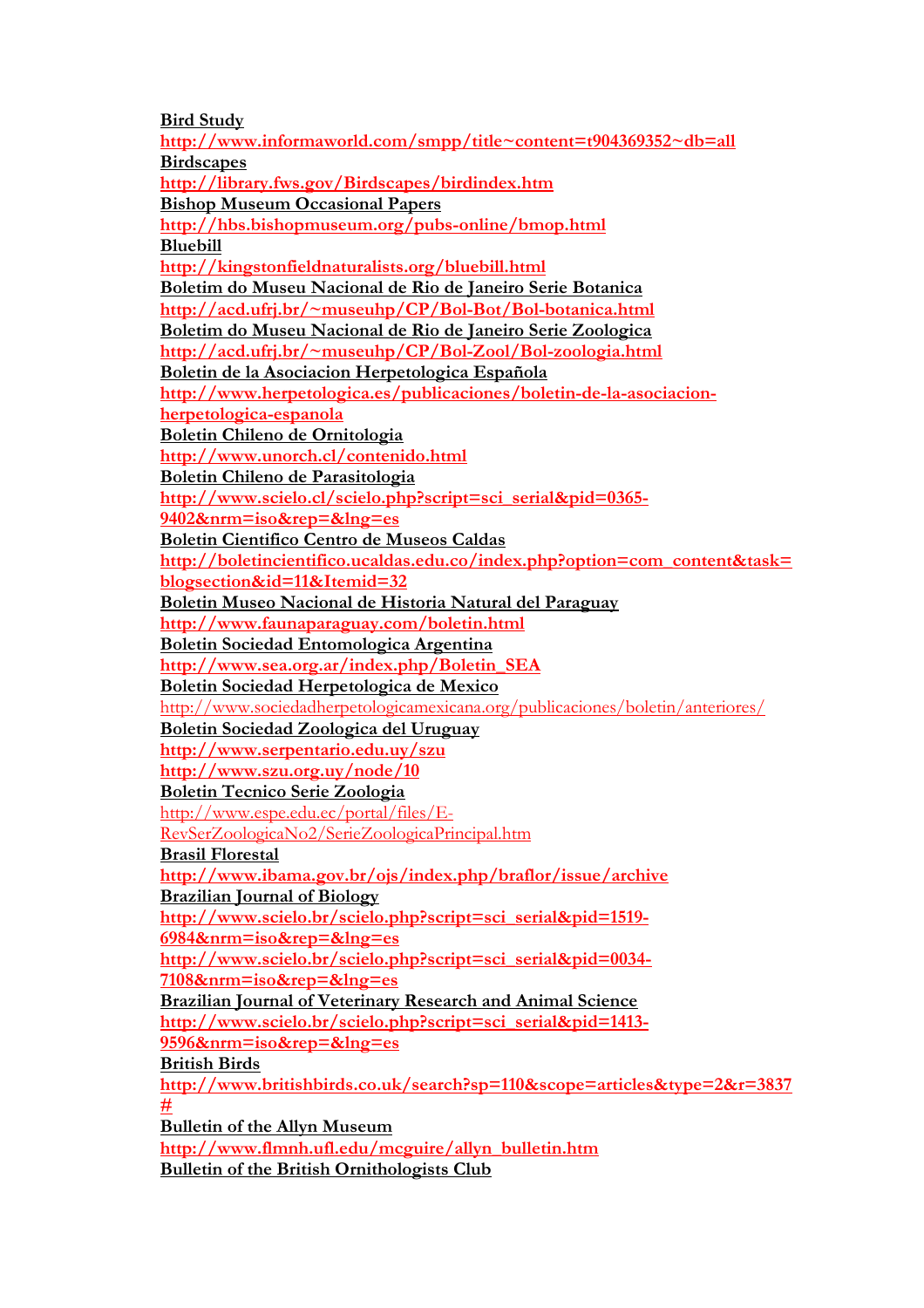http://www.biodiversitylibrary.org/bibliography/46639 Bulletin Societie Herpetologie France http://lashf.fr/anciens-bulletin.php Caldasia http://www.ciencias.unal.edu.co/publicaciones/detalle.php?ver=&publicacion  $=170$ http://www.scielo.org.co/scielo.php?script=sci\_serial&pid=0366- 5232&nrm=iso&lng=es Camelid Science http://www.isocard.org/e\_Library/Journal\_of\_Camelid\_Science/e\_Library\_JC S\_Volumes.htm Canadian Field Naturalist www.canadiandfieldnaturalist.ca http://www.biodiversitylibrary.org/bibliography/39970 Canid News http://www.canids.org/canidnews/toc.htm Caprinae News http://pages.usherbrooke.ca/mfesta/iucnwork.htm Caribbean Herpetology http://www.caribbeanherpetology.org/ Caribbean Journal of Science www.caribjsci.org Cassinia (Delaware Valley Ornithological Society) http://www.dvoc.org/CassiniaOnLine/Index.htm http://www.dvoc.org/Publications/Cassina/Cassinia.htm Catalogue of American Amphibians and Reptiles http://www.zenscientist.com/index.php/filedrawer/Open-Access-Journals/caar/ Catesbiaena http://www.virginiaherpetologicalsociety.com/catesbeiana/catesbeianatoc.htm Chat http://www.carolinabirdclub.org/chat/issues/ Checklist http://www.checklist.org.br/archive Chiroptera Neotropical http://www.chiroptera.unb.br/index.php/cn/issue/archive Chrysomela http://coleopsoc.org/default.asp?Action=Show\_Resources&ID=Chrysomela Condor http://elibrary.unm.edu/sora/Condor/index.php Connecticut Warbler http://www.ctbirding.org/pubs.htm Conservation Evidence http://www.conservationevidence.com Contemporary Herpetology http://www.contemporaryherpetology.org/ch/2009/CH\_2009.htm Contributions to Zoology (Dutch) http://www.repository.naturalis.nl/cgi/b/bib/bibidx?c=naturalis;size=10;type=simple;rgn1=journal;q1=Contributions%20to%20 Zoology Cormorant Research Group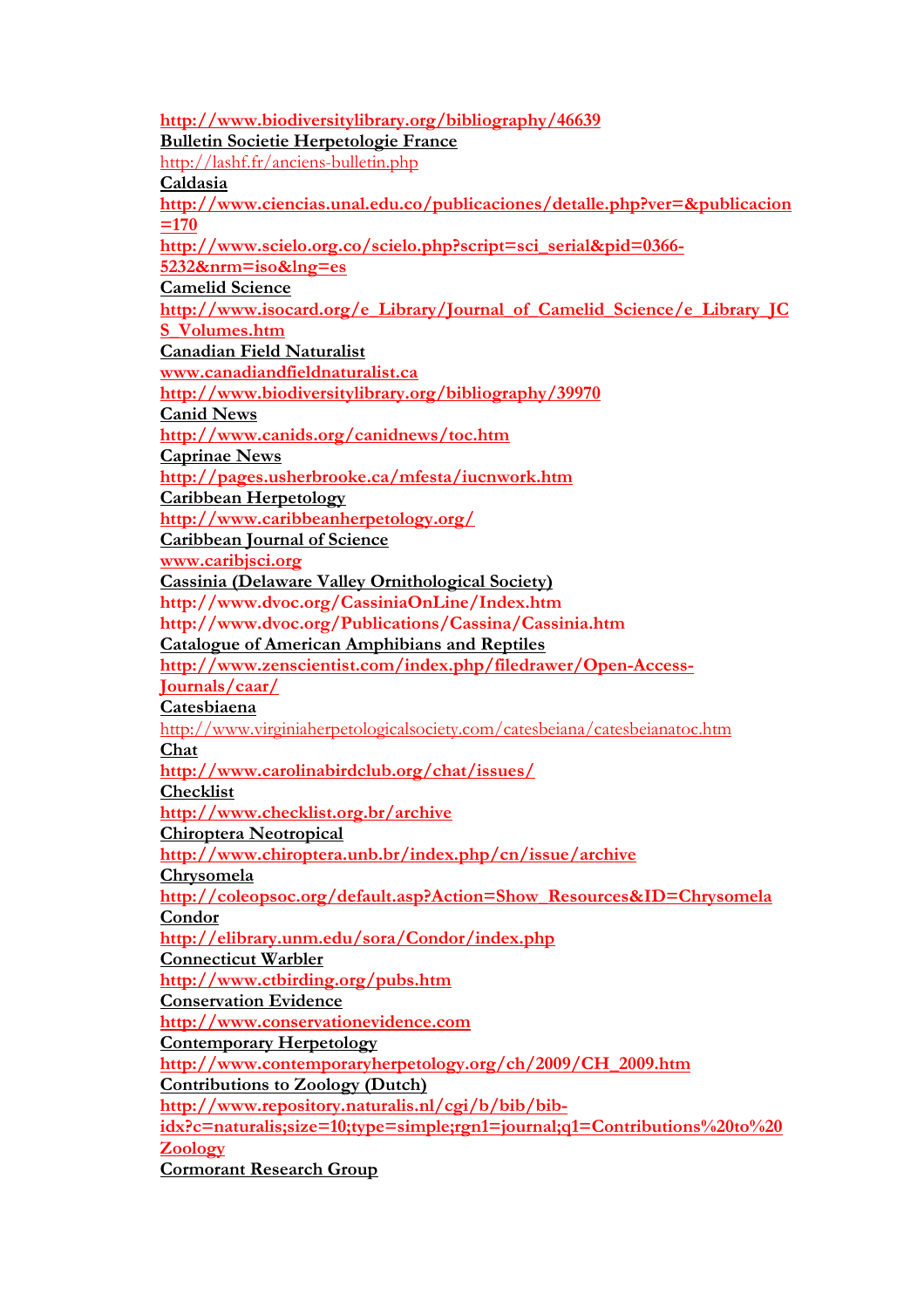http://cormorants.freehostia.com/index.htm Cracid Specialist Group Bulletin and Newsletter http://www.cracids.org/bulletins.php Crocodile Specialist Group Newsletter http://www.iucncsg.org/pages/Publications.html Cuadernos de Herpetologia http://www.cuadherpetol.com.ar/index.php?option=com\_content&task=view  $\&$ id=355 $\&$ Itemid=106 Curculio http://coleopsoc.org/default.asp?Action=Show\_Resources&ID=Curculio Deer Specialist News http://www.iibce.edu.uy/DEER/es8.htm Ducks Unlimited Magazine http://www.ducks.org/DU\_Magazine/DUMagazineArchive/1975/DUMagazi neArchive.html Dugesiana http://www.cucba.udg.mx/new/publicaciones/page\_dugesiana/dugesiana.htm Dutch Birding http://www.dutchbirding.nl/journal\_pdf.php Ecologia Austral http://www.scielo.org.ar/scielo.php?script=sci\_serial&pid=1667-782X&nrm=iso&rep=&lng=es Ecologia Balkanica http://eb.bio.uni-plovdiv.bg/archive/ Ecologia en Bolivia http://ie-umsa.com/inicio/index.php/presentacion.html http://bibliotecadigital.umsa.bo:8080/rddu/simplesearch?query=ECOLOGIA+EN+BOLIVIA&start=0 Ecology and Evolution http://onlinelibrary.wiley.com/journal/10.1002/(ISSN)2045- 7758/issues?activeYear=2011 **Ecosistemas** http://redalyc.uaemex.mx/src/inicio/HomRevRed.jsp?iCveEntRev=540 Ecotropica http://www.gtoe.de/?page\_id=22 Edentata http://www.xenarthrans.org/bibliography/edentata Egretta http://www.landesmuseum.at/datenbanken/digilit/?serienr=6733 Elepaio http://www.hawaiiaudubon.com/newsletter.html Endangered Species Research http://www.int-res.com/journals/esr/esr-home/ Entomological News http://www.biodiversitylibrary.org/bibliography/2356 Estudios Geologicos http://estudiosgeol.revistas.csic.es/index.php/estudiosgeol/issue/archive Euscorpius Occasional Papers in Scorpiology http://www.science.marshall.edu/fet/euscorpius/pubs.htm Evolutionary Applications http://onlinelibrary.wiley.com/journal/10.1111/(ISSN)1752-4571/issues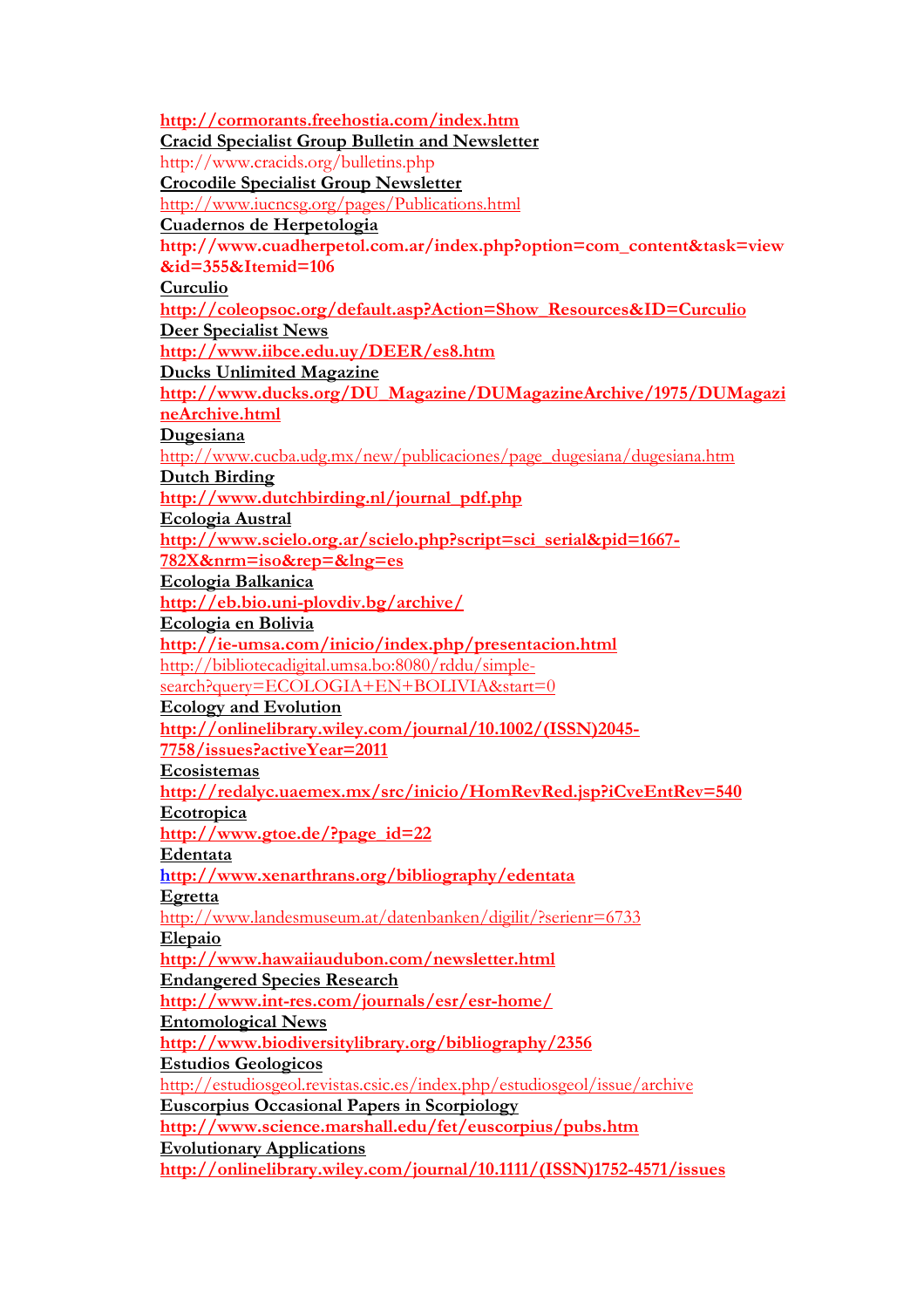Facena http://exa.unne.edu.ar/revisfacena/tomos4.php#16 Falco http://www.mefrg.org/falco.asp Familiar Chat http://www.birdlifebotswana.org.bw/publications.html Flamingo Specialist Group http://www.flamingoresources.org/fsg.html Flock Talk (World Parrot Trust Newsletter) http://www.parrots.org/index.php/newsletter/archive/ Florida Entomologist http://www.fcla.edu/FlaEnt/feissues.htm Florida Field Naturalist http://www.fosbirds.org/ffns Florida Museum of Natural History Bulletin http://www.flmnh.ufl.edu/bulletin/bulletin\_vols.htm Folia Biologica et Oecologica http://www.degruyter.com/view/j/fobio?rskey=3dLUdd&result=14&q= Folia Entomologica Mexicana http://redalyc.uaemex.mx/src/inicio/HomRevRed.jsp?iCveEntRev=424 Folia Malacologica http://www.degruyter.com/view/j/folma?rskey=3dLUdd&result=12&q= Folia Parasitologica http://www.paru.cas.cz/folia/searcharticle.php?reset=1 Folia Zoologica http://www.ivb.cz/folia/pdf\_obsah.htm Forktail http://www.orientalbirdclub.org/publications/forktail/index.html Froglog http://www.amphibians.org/ASG/Publications.html **Galemys** http://dialnet.unirioja.es/servlet/revista?codigo=6457 Gajah (Asian Elephant Specialist Group) http://www.asesg.org/gajah.htm Gayana Zoologia http://www.scielo.cl/scielo.php?script=sci\_serial&pid=0717-6538&nrm=iso&rep=&lng=es Gnusletter (Antelope Specialist Group) https://www.iucn.org/about/work/programmes/species/who\_we\_are/ssc\_sp ecialist groups and red list authorities directory/mammals/asghome/asggn usletterback.cfm https://www.iucn.org/about/work/programmes/species/who\_we\_are/ssc\_sp ecialist groups and red list authorities directory/mammals/asghome/asgpu blications/ Goose Bulletin http://www.geese.org/gsg/ Go South Bulletin http://www.go-south.org/go-south-bulletin/go-south-bulletin.htm Goshawk Newsletter http://www.gos.org/newsletters/GOShawkarchive.html Graellsia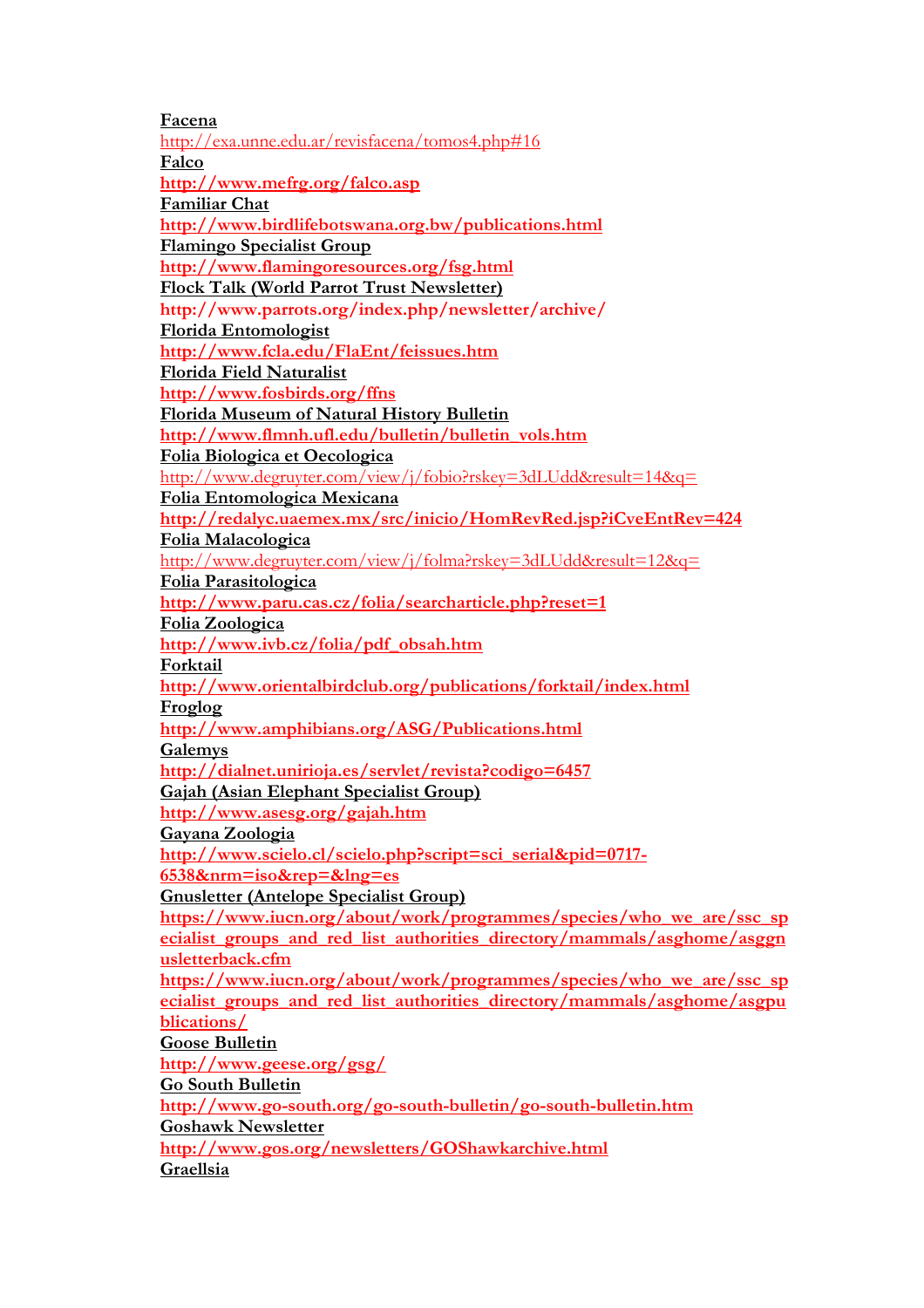http://graellsia.revistas.csic.es/index.php/graellsia/issue/archive Greater Cinncinnati Herpetological Society Newsletter http://www.cincyherps.com/newsletter.php Grouper and Wrasse Specialist Group Newsletter http://www.hku.hk/ecology/GroupersWrasses/iucnsg/Newsletter.htm Grupo de Especialistas de Camelidos de Sudamerica http://www.camelidosgecs.com.ar/publi\_ingles.html Hamadryad http://www.zenscientist.com/index.php/filedrawer/Open-Access-Journals/Hamadryad-1976-2008/ Heron Biology and Conservation http://www.heronconservation.org/styled-80/ Herpetologica Romanica http://biozoojournals.3x.ro/herprom/herprom.html Herpetological Conservation and Biology http://www.herpconbio.org Herpetology Notes http://www.seh-herpetology.org/herpetologynotes/contents.html#volume1 **Herpetotropicos** http://erevistas.saber.ula.ve/index.php/herpetotropicos/issue/archive Herpetozoa http://www.landesmuseum.at/biophp/de/herpetozoa.php Historia Natural 2da Serie http://www.fundacionazara.org.ar/Publicaciones/HN2sv1.php Honeyguide http://www.birdlifezimbabwe.org/e\_publications\_2\_honeyguide.html Hong Kong Naturalist http://hkjo.lib.hku.hk/exhibits/show/hkjo/browseIssue?book=b27722454 Horned Lark http://www.ksbirds.org/kos/HOLA\_archive.html Hornero http://digital.bl.fcen.uba.ar/Download/008\_ElHornero/ Huitzil http://www.huitzil.net/nuevo\_sitio/ingles.html http://redalyc.uaemex.mx/src/inicio/HomRevRed.jsp?iCveEntRev=756 Human-Wildlife Interactions http://www.berrymaninstitute.org/journal/index.html Hystrix - Italian Journal of Mammalogy http://www.italian-journal-of-mammalogy.it/issue/archive Iberus http://www.biodiversitylibrary.org/bibliography/49914#/summary Iguana Specialist Group Newsletter http://www.iucn-isg.org/publications/archive-newsletters/ Iheringia Serie Zoologia http://www.scielo.br/scielo.php?script=sci\_serial&pid=0073- 4721&nrm=iso&rep=&lng=es Illinois Biological Monographs https://www.ideals.illinois.edu/handle/2142/9174 Indian Birds http://www.indianbirds.in/Archives.html Insecta Mundi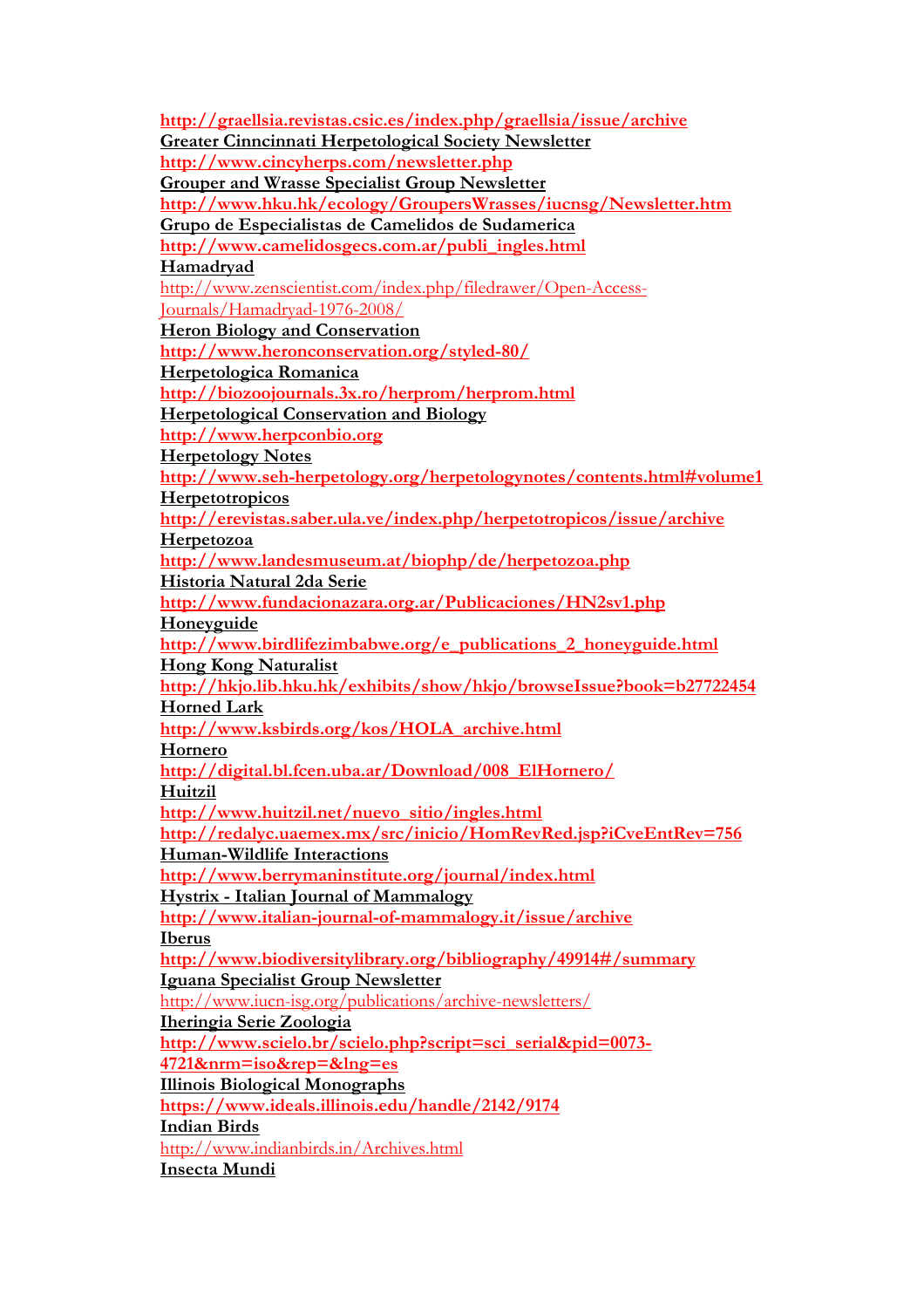http://centerforsystematicentomology.org/default.asp?action=show\_pubs&id  $=$ insecta new International Bear News http://www.bearbiology.com/iba/ibn01.html International Crane Foundation Bugle http://www.savingcranes.org/theicfbugle.html International Journal of Galliformes Conservation http://www.pheasant.org.uk/ijgc.aspx International Journal of Morphology http://www.scielo.cl/scielo.php?script=sci\_serial&pid=0717- 9502&nrm=iso&rep=&lng=es International Wader Studies http://elibrary.unm.edu/sora/IWS/index.php Iowa Bird Life http://library.iowabirds.org/ Jack Pine Warbler http://www.michiganaudubon.org/publications/jpw/ Japanese Journal of Ornithology http://wwwsoc.nii.ac.jp/cgi-bin/osj/jjo/content.cgi?lang=en Journal of Arachnology http://www.americanarachnology.org/JoA\_online.html Journal of Caribbean Ornithology (El Pitirre) http://www.scscb.org/ http://web2.puc.edu/Faculty/Floyd\_Hayes/jco/archives.html Journal of Field Ornithology http://elibrary.unm.edu/sora/JFO/index.php Journal of Venomous Animals and Toxins http://www.scielo.br/scielo.php?script=sci\_serial&pid=0104- 7930&nrm=iso&rep=&lng=es Journal of Venomous Animals and Toxins including Tropical Diseases http://www.scielo.br/scielo.php?script=sci\_serial&pid=1678- 9199&nrm=iso&rep=&lng=es Kansas Herpetological Society Bulletin http://www.cnah.org/khs/KHSbackIssues.html Kansas Ornithological Society Bulletin http://www.ksbirds.org/kos/bulletin/Bulletin.htm Kempffiana http://www.museonoelkempff.org/kempffiana.htm Kingbird http://nybirds.org/KBsearch.htm LA County Museum Contributions in Science http://www.nhm.org/site/research-collections/research-tools/publications La Chiricoca http://www.unorch.cl/public/chiricoc.html La Tangara http://www.latangara.org/archivo.htm Latissimus http://www.hydrophiloidea.org/taxres/library/latissimus.html Lemur News http://www.primate-sg.org/ln.htm Lepidopterists Society (Journal of)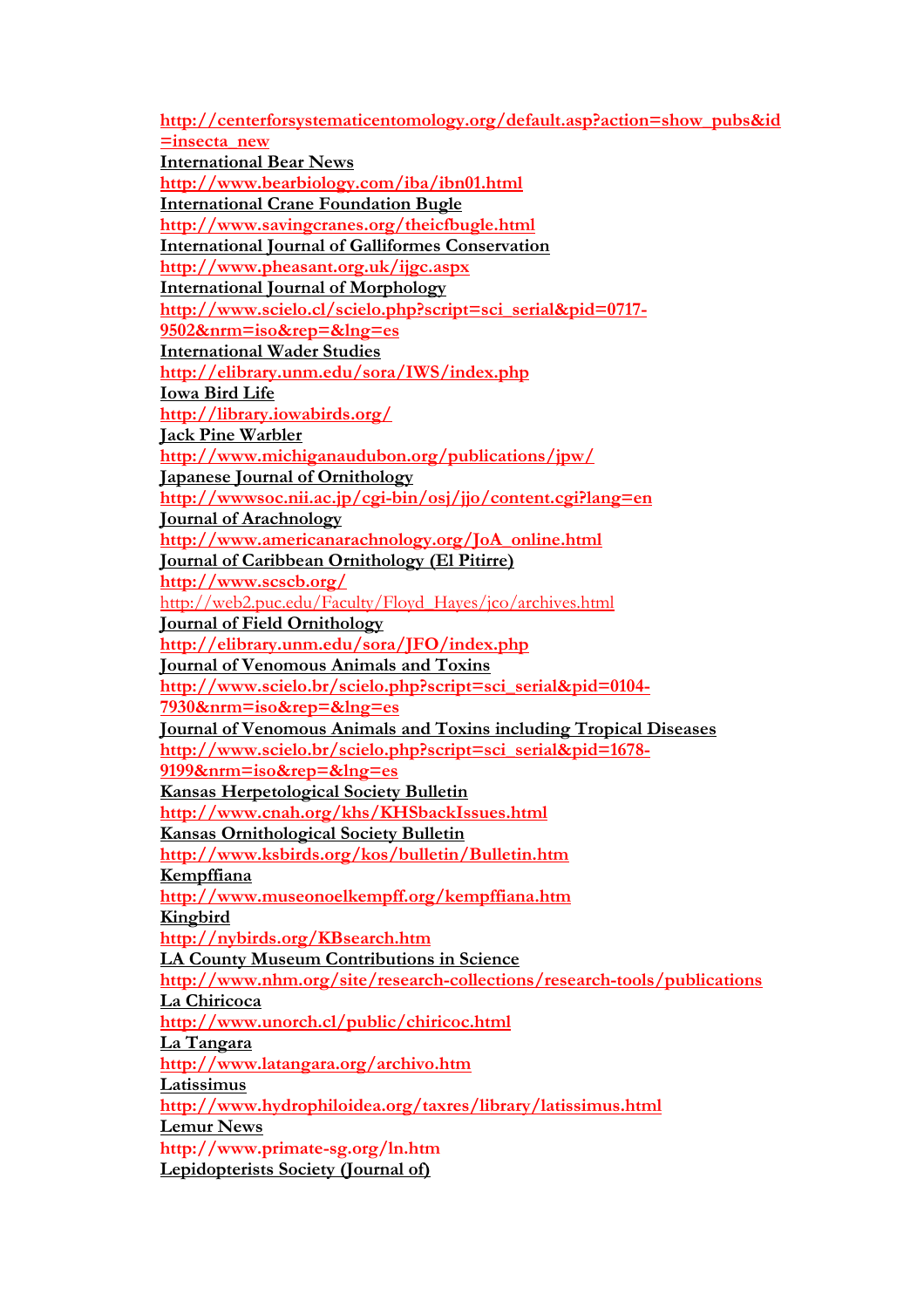http://research.yale.edu/peabody/jls/ Living Bird http://www.birds.cornell.edu/Publications/LivingBird/index.html Loon http://moumn.org/loon/?family=issues Los Angeles County Museum Publications http://www.nhm.org/site/research-collections/research-tools/publications Louisiana Ornithological Society News http://losbird.org/los\_news.htm Lundiana http://www.icb.ufmg.br/~lundiana/ Lyonia www.lyonia.org Magpie Muse http://mtaudubon.org/about/publications.html Malacologia http://www.biodiversitylibrary.org/bibliography/12920#/summary Mammalian Species http://www.science.smith.edu/departments/Biology/VHAYSSEN/msi/defau lt.html Marine Ecology Progress Series http://www.int-res.com/journals/meps/meps-home/ Marine Ornithology (inc Cormorant) http://www.marineornithology.org/past.html Marine Turtle Newsletter http://www.seaturtle.org/mtn/archives/ Mastozoologia Neotropical http://www.sarem.org.ar/mastozoologia-neotropical-numeros/ Memorias do Instituto Oswaldo Cruz http://www.scielo.br/scielo.php?script=sci\_serial&pid=0074- 0276&nrm=iso&rep=&lng=es http://memorias.ioc.fiocruz.br/papers.html Memorias Sociedad Cientifica La Salle http://www.fundacionlasalle.org.ve/REVISTA%20MEMORIA Michigan Birds and Natural History http://www.michiganaudubon.org/publications/mbnh/mbnharchives.html **Micronesica** http://www.uog.edu/up/micronesica/home.asp Migrant http://www.tnbirds.org/MigrantOnline/Migrant\_IndexMain.htm Mississippi Kite http://www.mississippiornithologicalsociety.com/Publications.htm Monographs of Western North American Naturalist https://ojs.lib.byu.edu/ojs/index.php/wnanmonos/issue/archive Multequina, Journal of Latin American Resources http://www.cricyt.edu.ar/multequina/ Museu de Biologia de Profesor Mello Leitão http://www.melloleitao.iphan.gov.br/boletim/01.asp Museu Paranaense Emilio Goeldi http://www.museu-goeldi.br/editora/index.html NEWEST ABOVE, OLDER ISSUES LINK BELOW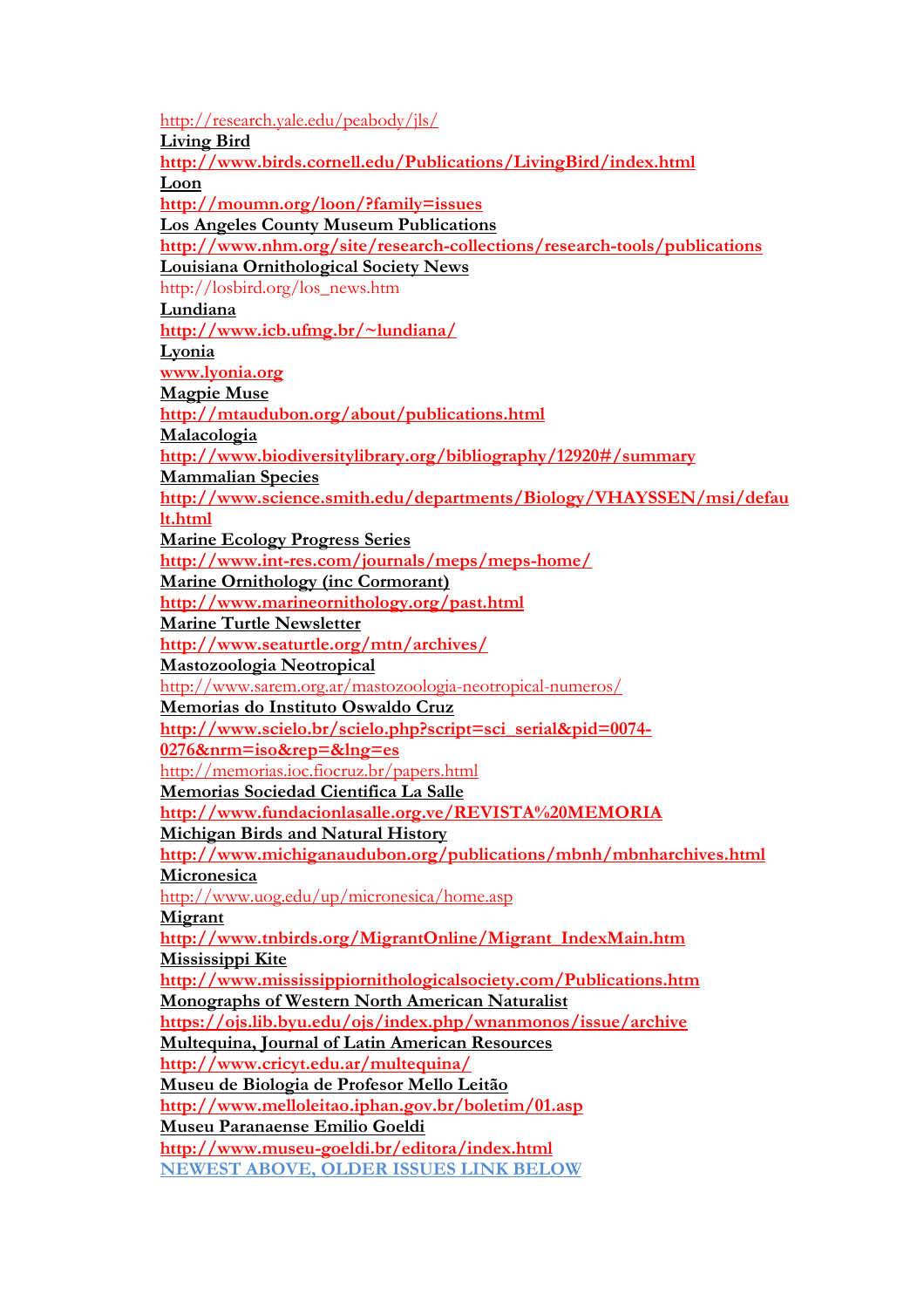http://repositorio.museugoeldi.br/jspui/browse?type=dateissued&sort\_by=2&order=ASC&rpp=100&et al=0&submit\_browse=Update Museum of Southwestern Biology http://www.msb.unm.edu/publications/articles.html Nattereria http://www.cbro.org.br/CBRO/natt.htm Natura Neotropicalis http://bibliotecavirtual.unl.edu.ar:8180/publicaciones/handle/1/2688 Nederlandse Faunistische Mededelingen http://www.repository.naturalis.nl/cgi/b/bib/bibidx?c=naturalis;size=10;type=simple;rgn1=journal;q1=Nederlandse%20Faunisti sche%20Mededelingen Neotropical Biology and Conservation http://revistas.unisinos.br/index.php/neotropical/issue/archive Neotropical Entomology http://www.scielo.br/scielo.php?script=sci\_serial&pid=1519- 566X&nrm=iso&rep=&lng=es Neotropical Ichthyology http://www.scielo.br/scielo.php?script=sci\_serial&pid=1679- 6225&nrm=iso&rep=&lng=es Neotropical Primates http://www.primate-sg.org/np.htm Neotropical Raptor Network/Spizaetus http://www.neotropicalraptors.org/boletin.e.html New Mexico Ornithological Society Bulletin http://newmexicobirds.nfshost.com/?p=567 New Mexico Ornithological Society Special Publications http://www.nmbirds.org/?page\_id=1652 New York State Museum Bulletin http://www.nysm.nysed.gov/publications/bulletin/index.html New Zealand Journal of Ecology http://www.newzealandecology.org/nzje/ NNM Technical Bulletin http://www.repository.naturalis.nl/cgi/b/bib/bibidx?c=naturalis;size=10;type=simple;rgn1=journal;q1=NNM%20Technical%20 Bulletin North American Bird Bander http://elibrary.unm.edu/sora/NABB/index.php North American Birds (Field Notes, American Birds) http://elibrary.unm.edu/sora/NAB/index.php North American Marine Mammal Conservation (NAMMCO) http://septentrio.uit.no/index.php/NAMMCOSP/issue/archive North Western Journal of Zoology http://biozoojournals.3x.ro/nwjz/cont.html Notornis http://notornis.osnz.org.nz/ Notulas Faunisticas 1a Serie http://www.fundacionazara.org.ar/Publicaciones/HN1sNF.htm Notulas Faunisticas 2da Serie http://www.fundacionazara.org.ar/Publicaciones/NF\_2s.php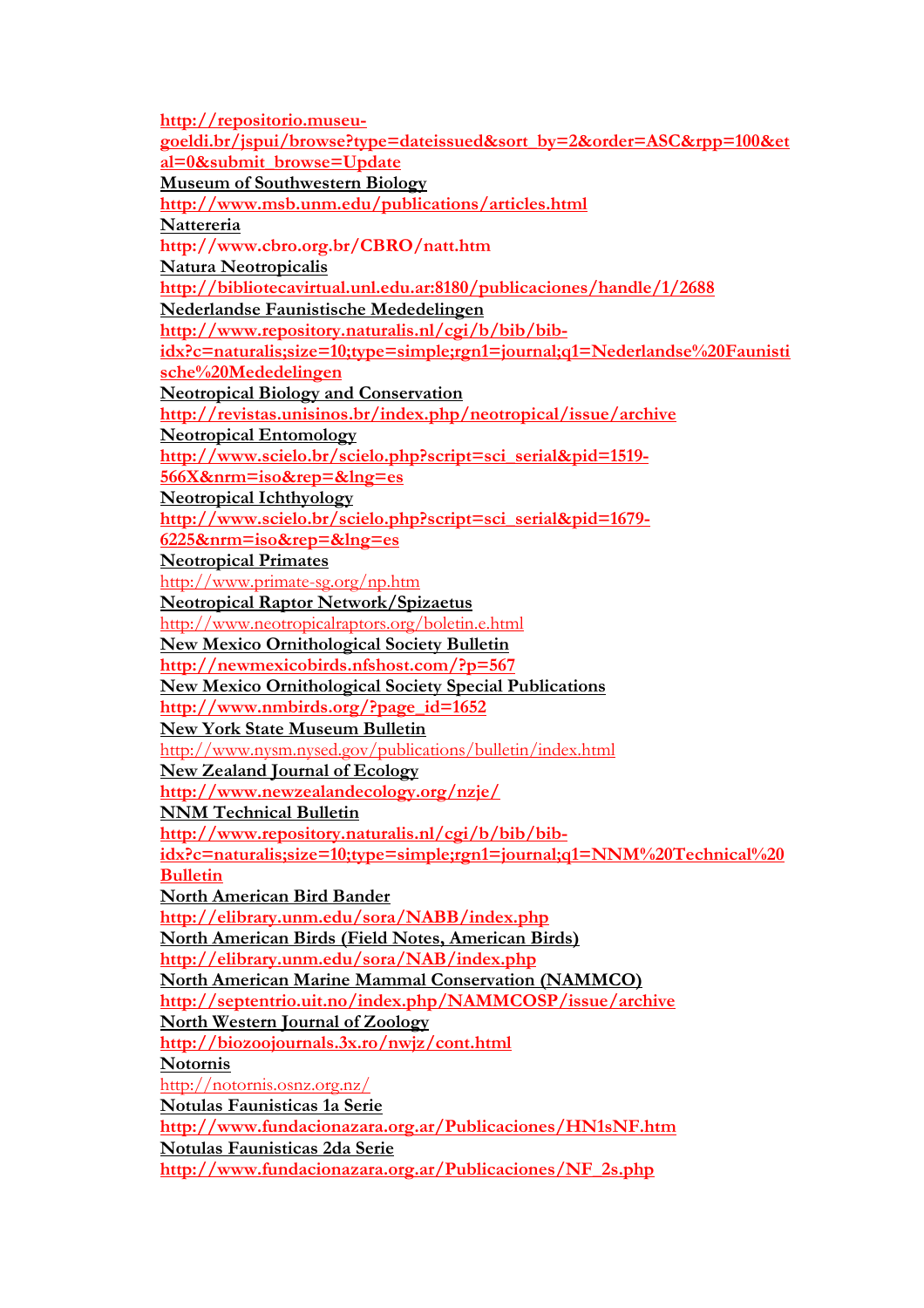Nuestras Aves http://www.avesargentinas.org.ar/12/08-nuestras\_aves.php Oecologia Brasiliensis http://www.oecologia.biologia.ufrj.br/ Ohio Cardinal http://www.ohiobirds.org/site/publications/cardinal/archiveissues.php Oklahoma Academy of Science Proceedings http://digital.library.okstate.edu/OAS/index.html Oklahoma Ornithological Society Bulletin http://digital.library.okstate.edu/ornithology/ Oregon Birds http://www.orbirds.org/orbirds.html Ornis Fennica http://www.ornisfennica.org/browse.htm Ornis Hungarica http://kornel.zool.klte.hu/pub/ornis/index.php?contents&lang=eng Ornithologia http://cemave.net/ornithologia/index.php/ornithologia/issue/archive Ornithological Monographs http://elibrary.unm.edu/sora/om/index.php Ornithological Science http://wwwsoc.nii.ac.jp/osj/japanese/katsudo/Journal\_E/emokuji\_OS.html Ornitologia Colombiana http://www.ornitologiacolombiana.org/revistaanteriores.htm Ornitologia Neotropical http://elibrary.unm.edu/sora/ON/index.php **Ostrich** http://www.ajol.info/index.php/ostrich Otter Specialist Group Bulletin http://www.otterspecialistgroup.org/Bulletin/IUCNOSGBull.html Pachyderm http://www.african-elephant.org/pachy/index.html Pacific Coast Avifauna http://elibrary.unm.edu/sora/Condor/cooper/pca.php Pacific Seabirds http://pacificseabirdgroup.org/index.php?f=pub\_pacificseabirds&t=Pacific%20Seabir  $ds$ &s=1 Papeis Avulsos de Zoologia Sao Paulo http://www.scielo.br/scielo.php?script=sci\_serial&pid=0031- 1049&nrm=iso&rep=&lng=es Parasitologia al dia http://www.scielo.cl/scielo.php?script=sci\_serial&pid=0716- 0720&nrm=iso&rep=&lng=es Parasitologia Latinoamericana http://www.scielo.cl/scielo.php?script=sci\_serial&pid=0717-7712&nrm=iso&rep=&lng=es Passenger Pigeon http://digicoll.library.wisc.edu/cgi-bin/EcoNatRes/EcoNatResidx?type=browse&scope=EcoNatRes.PassPigeon Pennsylvania Birds http://www.pabirds.org/PABIRDS/BackIssues/Index.php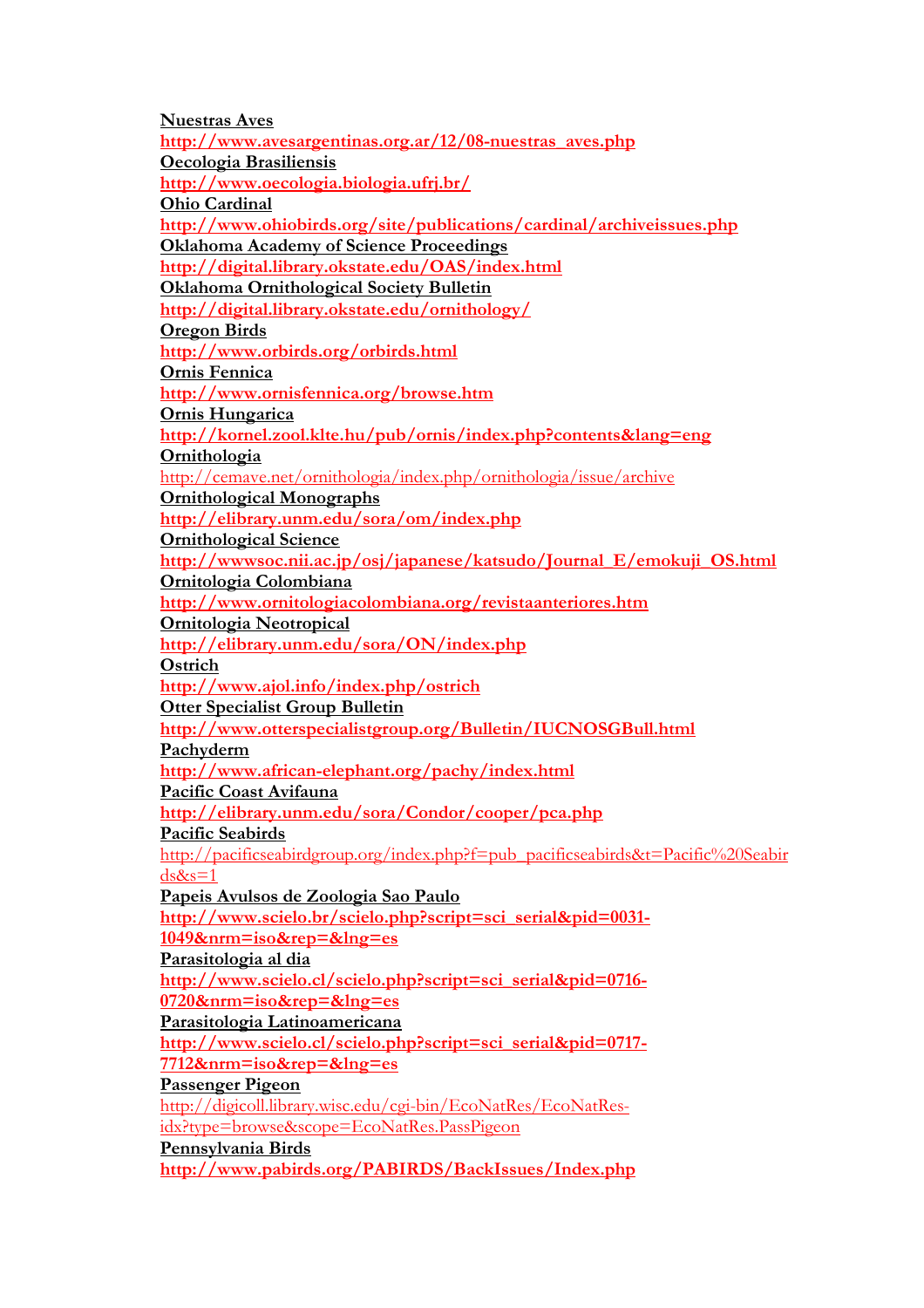Philadelphia Larus (Delaware Valley Ornithological Society) http://www.dvoc.org/Publications/Larus/Larus.htm Phyllomedusa http://www.phyllomedusa.esalq.usp.br/ Picoides http://www.sco-soc.ca/picoides/archives.htm Podarcis http://www.podarcis.nl/main\_eng.php3 Podoces http://www.wesca.net/Podoces/contents.html Polish Journal of Entomology http://www.degruyter.com/view/j/pjen?rskey=rYflNu&result=9&q= Postilla http://peabody.yale.edu/scientific-publications/postilla-back-issues Prairie Falcon http://www.nfhas.org/falcon/ Prairie Naturalist http://www.sdstate.edu/nrm/organizations/gpnss/tpn/archives.cfm Primate Conservation http://www.primate-sg.org/pc.htm Psittacene http://www.parrots.org/index.php/ourpublication/psittascene/ Psyche Journal of Entomology http://psyche.entclub.org/master-toc.html Publicacoes Avulsas do Museu Nacional Rio de Janeiro http://acd.ufrj.br/~museuhp/CP/P.Avulsas/avulsas.html Raffles Bulletin http://rmbr.nus.edu.sg/rbz/journal.html Raptor Research http://elibrary.unm.edu/sora/jrr/index.php Raven http://www.ccbbirds.org/resources/the-raven/ Reproduction and Fertility www.reproduction-online.org Revista Argentina de Parasitología http://www.revargparasitologia.com.ar/ Revista de Biologia e Ciencias da Tierra http://redalyc.uaemex.mx/src/inicio/HomRevRed.jsp?iCveEntRev=500 Revista de Biologia Marina y Oceanografia http://redalyc.uaemex.mx/src/inicio/HomRevRed.jsp?iCveEntRev=479 http://www.scielo.cl/scielo.php?script=sci\_serial&pid=0718-1957&nrm=iso&rep=&lng=es Revista de Biologia Tropical http://www.biologiatropical.ucr.ac.cr/pages/en/issues.html Revista Brasileira de Biociencias http://www6.ufrgs.br/seerbio/ojs/index.php/rbb/issue/archive?issuesPage= 2#issues Revista Brasileira de Entomologia http://www.scielo.br/scielo.php?script=sci\_serial&pid=0085- 5626&nrm=iso&rep=&lng=es Revista Brasileira de Ornitologia (Ararajuba)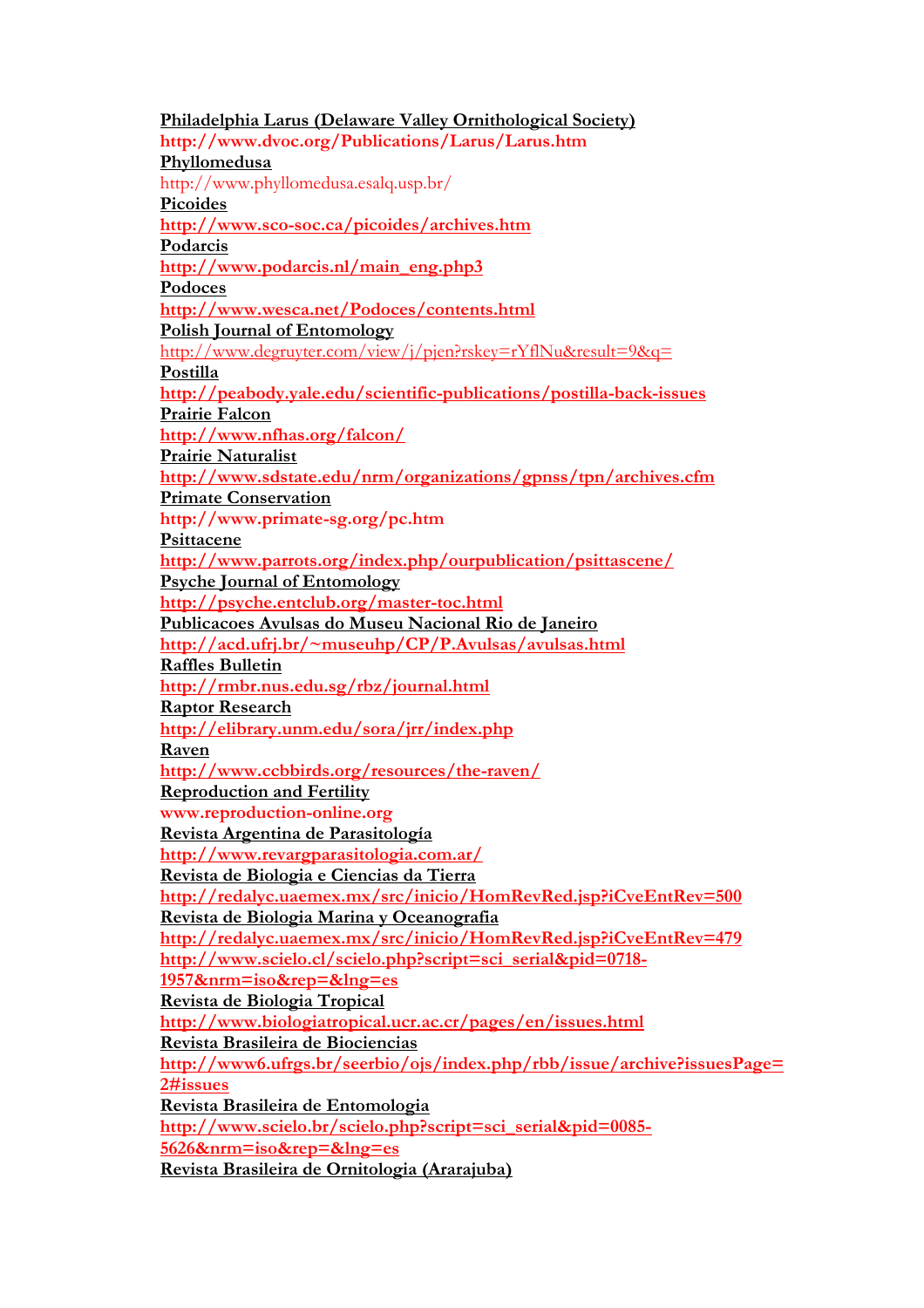http://www.ararajuba.org.br/sbo/ararajuba/revbrasorn.htm Revista Brasileira de Parastiologia Veterinaria http://www.scielo.br/scielo.php?script=sci\_serial&pid=1984- 2961&nrm=iso&rep=&lng=es Revista Brasileira de Zoologia http://www.scielo.br/scielo.php?script=sci\_serial&pid=0101- 8175&nrm=iso&rep=&lng=es http://www.scielo.org.mx/scielo.php?script=sci\_serial&pid=1870- 3453&nrm=iso&rep=&lng=es Revista Brasileira de Zootecnia http://www.scielo.br/scielo.php?script=sci\_serial&pid=1516- 3598&nrm=iso&rep=&lng=es Revista Catalana de Ornitologia http://www.ornitologia.org/publicacions/butlleti3.htm Revista CENIC Ciencias Biologicas http://redalyc.uaemex.mx/src/inicio/HomRevRed.jsp?iCveEntRev=1812 Revista Chilena de Historia Natural http://rchn.biologiachile.cl/ http://www.scielo.cl/scielo.php?script=sci\_serial&pid=0716- 078X&nrm=iso&rep=&lng=es Revista Colombiana de Entomologia http://www.scielo.org.co/scielo.php?script=sci\_serial&pid=0120-0488&nrm=iso&lng=es Revista de Zoologia (UNAM) http://redalyc.uaemex.mx/src/inicio/HomRevRed.jsp?iCveEntRev=498 Revista Española de Herpetologia http://www.herpetologica.es/publicaciones/revista-espanola-de-herpetologia Revista Mexicana de Biodiversidad http://www.ibiologia.unam.mx/barra/publicaciones/frame.htm http://redalyc.uaemex.mx/src/inicio/HomRevRed.jsp?iCveEntRev=425 http://www.scielo.org.mx/scielo.php?script=sci\_serial&pid=1870- 3453&nrm=iso&rep=&lng=es Revista Mexicana de Mastozoologia http://revistamexicanademastozoologia.com.mx/ojs/index.php/rmm Revista Museo de la Plata Seccion Zoologia http://www.fcnym.unlp.edu.ar/publi/revista/index\_abajo.html Revista Nicaraguense de Entomologia http://www.bio-nica.info/RevNicaEntomo/RevNicaEntomo.htm Revista Peruana de Biologia http://sisbib.unmsm.edu.pe/BVRevistas/biologia/anteriores.htm http://redalyc.uaemex.mx/src/inicio/HomRevRed.jsp?iCveEntRev=1950 Revista Peruana de Entomologia http://www.revperuentomol.com.pe/contenido%20y%20articulo.html Revista Sociedad Entomologica de Argentina http://www.scielo.org.ar/scielo.php?script=sci\_serial&pid=0373- 5680&nrm=iso&rep=&lng=es Rhodesian Ornithological Society Bulletin http://www.birdlifezimbabwe.org/e\_publications\_2\_honeyguide.html The Ring http://www.ring.univ.gda.pl/archieve.php http://www.degruyter.com/view/j/ring?rskey=3dLUdd&result=16&q=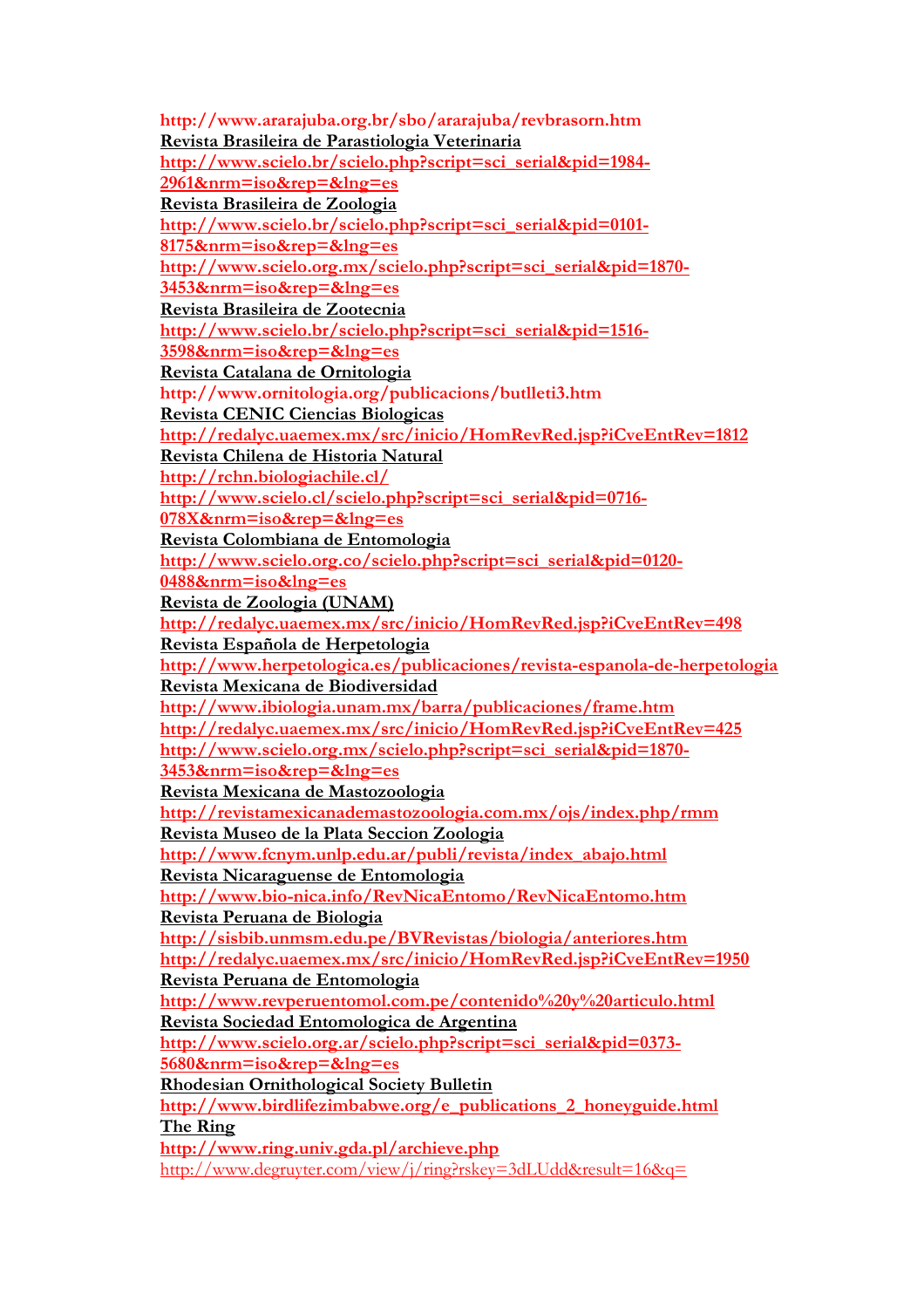Ringing and Migration http://www.bto.org/ringing/rmj/rmj-issues.htm Russian Journal of Herpetology http://www.folium.ru/rjh/index.php/rjh/issue/archive?issuesPage=3#issues Salamandra http://www.salamandra-journal.com/ **Sanctuary** http://www.massaudubon.org/news-events/publications/sanctuarymagazine/past-issues Scorpion Files Occasional Papers http://www.ntnu.no/ub/scorpion-files/sf\_occationalpapers.php Seabird http://www.seabirdgroup.org.uk/?page=journalarchive Sexuality and Early Development of Aquatic Organisms http://www.int-res.com/abstracts/sedao/v1/n1/ Shark News http://www.flmnh.ufl.edu/fish/organizations/ssg/newsletter.htm SHILAP Revista de Lepidopterologia http://redalyc.uaemex.mx/src/inicio/HomRevRed.jsp?iCveEntRev=455 Sialia (Bluebird) http://nabluebirdsociety.org/Publications/publications.htm Sirenews http://www.sirenian.org/sirenews.html Slovak Raptor Journal http://www.degruyter.com/view/j/srj.2012.6.issue-1/issue-files/srj.2012.6.issue-1.xml Small Carnivore Conservation http://www.smallcarnivoreconservation.org/scc/Old-issues Smithsonian Contributions to Botany http://www.sil.si.edu/smithsoniancontributions/Botany/ Smithsonian Contributions to Zoology http://www.sil.si.edu/SmithsonianContributions/Zoology/ Smithsonian Herpetological Information Service http://www.biodiversitylibrary.org/bibliography/15728 Sociedad Antioqueña de Ornitologia (Boletin) http://www.sao.org.co/boletinsao.html Sociedade Brasileira de Mastozoologia Boletim http://sbmz.com.br/boletim-sbmz/boletins/ **Solitarius** http://www.belizeraptorresearch.com/science/publications/ South Dakota Bird Notes http://www3.northern.edu/tallmand/sdbn/ Southern Birds (inc Ornithological Society Of New Zealand Newsletter) http://notornis.osnz.org.nz/ **Spizaetus** http://www.neotropicalraptors.org/boletin.e.html Steenstrupia http://zoologi.snm.ku.dk/english/publications/steenstrupia/early\_volumes/ Stilt http://www.awsg.org.au/stilt.php Studies in Avian Biology http://elibrary.unm.edu/sora/Condor/cooper/sab.php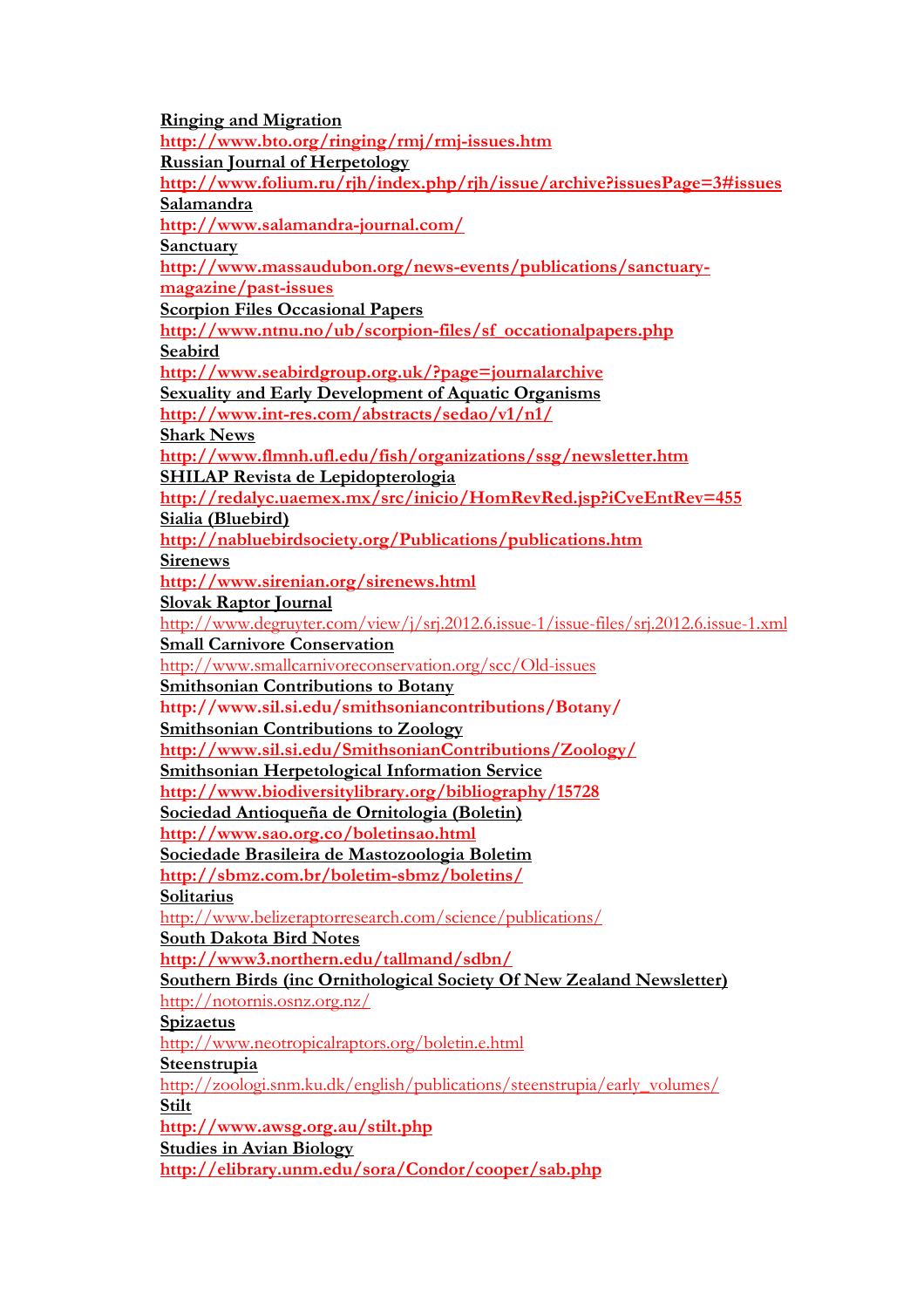Suiform Soundings https://sites.google.com/site/wildpigspecialistgroup/iucnssc-wild-pigspecialist-group/suiform-soundings-2 The Systematist http://www.systass.org/newsletter/ Tachinid Times http://www.uoguelph.ca/nadsfly/Tach/TTimes/TThome.htm Tapir Conservation http://www.tapirs.org/Downloads/tsg-newsletter.html Tennessee Warbler http://www.tnbirds.org/warbler.htm Tentacle http://www.hawaii.edu/cowielab/issues.htm Therya http://www.mastozoologiamexicana.org/therya\_old.php TRAFFIC Bulletin http://www.traffic.org/bulletin-download Tropical Zoology http://www.fupress.net/index.php/tropicalzoology/issue/archive Turtle and Tortoise Newsletter http://www.chelonian.org/ttn-page/ Turtlelog http://www.iucn-tftsg.org/turtlelog-table-of-contents/ University of California Publications in Zoology http://escholarship.org/uc/ucpress University of Michigan Museum of Zoology http://deepblue.lib.umich.edu/handle/2027.42/49534/browse?type=dateissue d&sort\_by=2&order=ASC&rpp=100&etal=0&submit\_browse=Update Ursus http://www.bearbiology.com/ursus/ursusvol00.html Urutau Electronico http://www.guyra.org.py/urutau\_electronico.php Vestnik Zoologii http://www.degruyter.com/view/j/vzoo?rskey=3dLUdd&result=20&q= Veterinaria Mexico http://www.scielo.org.mx/scielo.php?script=sci\_serial&pid=0301- 5092&nrm=iso&rep=&lng=es Virgina Herpetological Society Bulletin http://fwie.fw.vt.edu/VHS/catesbeiana/catesbeianatoc.htm Vulture News http://www.ajol.info/index.php/vulnew/issue/archive Wader Study Group Bulletin http://elibrary.unm.edu/sora/IWSGB/index.php Washington Birds http://www.wos.org/washingtonbirds.html Western Birds (California Birds) http://elibrary.unm.edu/sora/wb/index.php Western North American Naturalist (Great Basin Naturalist) https://ojs.lib.byu.edu/wnan/index.php/wnan/issue/archive Wildfowl http://www.wwt.org.uk/conservation/publications/wildfowl/archive/